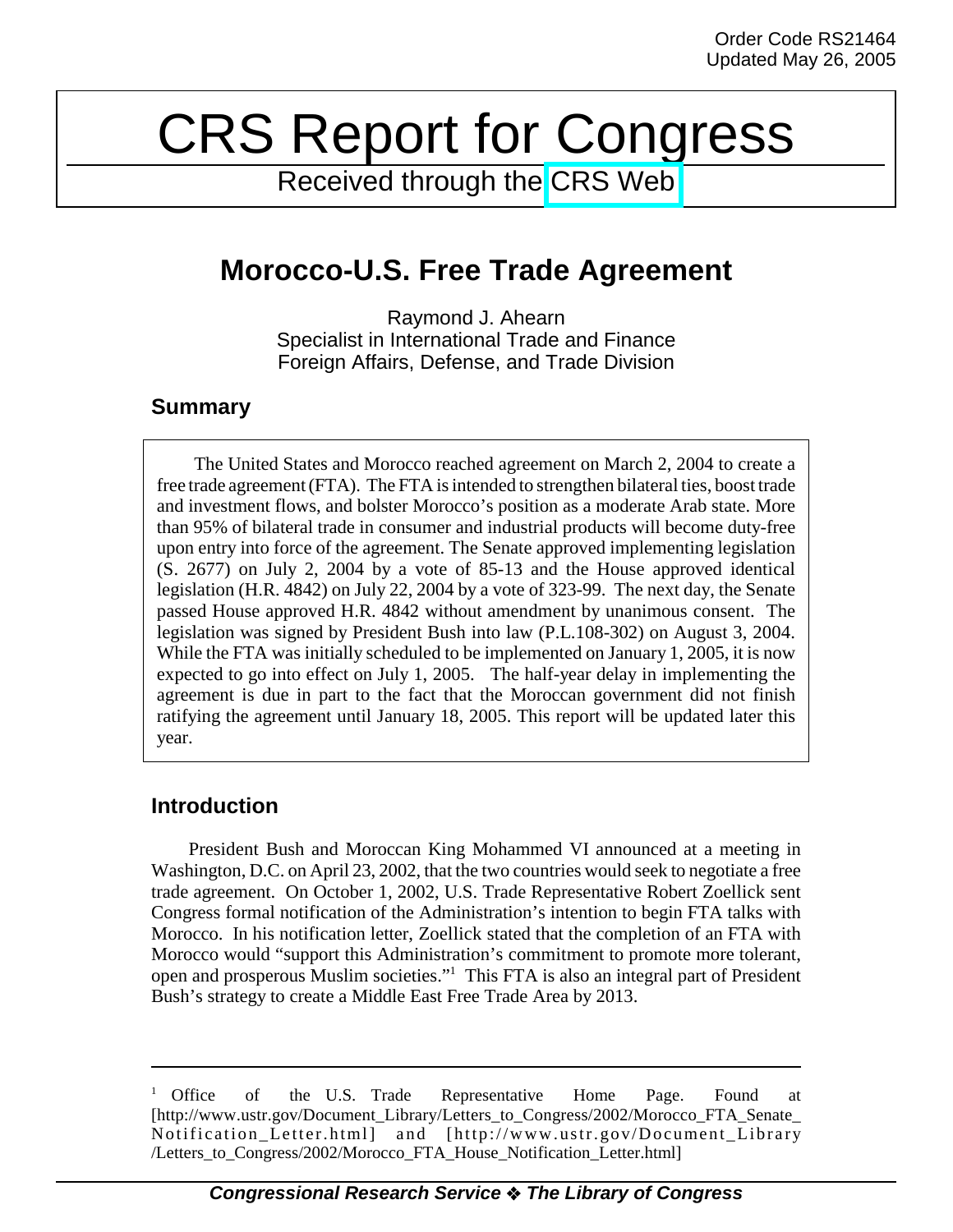Negotiations for the FTA were launched on January 21, 2003, in Washington. After a total of eight negotiating rounds, U.S. Trade Representative Robert Zoellick and Moroccan Minister Taib Fassi-Fihri reached agreement on March 2, 2004 on a comprehensive FTA. After the required 90-day congressional notification period expired, the two sides signed the agreement on June 15, 2004. Both the Senate and House approved implementing legislation in July 2004, and President Bush signed the legislation into law (P.L. 108-302) on August 3, 2004. The Moroccan Parliament ratified the agreement on January 18, 2005.

According to the Office of the U.S. Trade Representative, Morocco was chosen as an FTA partner for multiple reasons. First, USTR officials stated that a trade agreement with Morocco would further the executive branch's goal of promoting openness, tolerance, and economic growth across the Muslim world. Second, Morocco has been a strong ally in the war against terrorism. Third, the FTA would ensure stronger Moroccan support for U.S. positions in WTO negotiations. Fourth, USTR officials maintained that an FTA would help Morocco strengthen its economic and political reforms. Fifth, the agreement is expected to provide U.S. exporters and investors with increased market access. When implemented, the Moroccan trade pact will become the second the United States has with a reforming Muslim Arab country (the Jordan FTA implemented in 2002 was the first).

#### **Background**

Morocco is a moderate Arab state which maintains close relations with Europe and the United States. Situated in North Africa on a land mass slightly larger than California, Morocco borders the North Atlantic ocean and Mediterranean Sea between Algeria and Western Sahara. Approximately 99% of its 30 million people are Muslim.<sup>2</sup>

The government of Morocco today is a constitutional monarchy. King Mohammed VI, who assumed the throne in July 1999, is the head of state. The constitution grants the King extensive powers, including the authority to appoint the prime minister and several key ministers individually, and approve the Council of Ministers, the power to dismiss the government, the power to dissolve the parliament, and the power to rule by decree. The King also serves as the supreme commander of the armed forces and serves as Morocco's religious leader or "Commander of the Faithful." The King, and not the Prime Minister, also defines the policy directions and priorities of the government.<sup>3</sup>

On the one hand, there have been some calls from elements of the Moroccan press for reform of the constitution to reduce the powers of the King, while enhancing the powers of the Parliament. On the other hand, many analysts believe that King Mohammed VI is dedicated to addressing Morocco's underlying social problems, while gradually liberalizing the political system further.<sup>4</sup>

<sup>2</sup> For general information, see CRS Report RS21579, *Morocco: Current Issues*, by Carol Migdalovitz.

<sup>3</sup> Economic Intelligence Unit, *Country Report Morocco,* 2003 Main Report, p.12.

<sup>4</sup> Global Insight, Morocco, p.3. Found at [ht]tp://www.globalinsight.com/MyInsight/.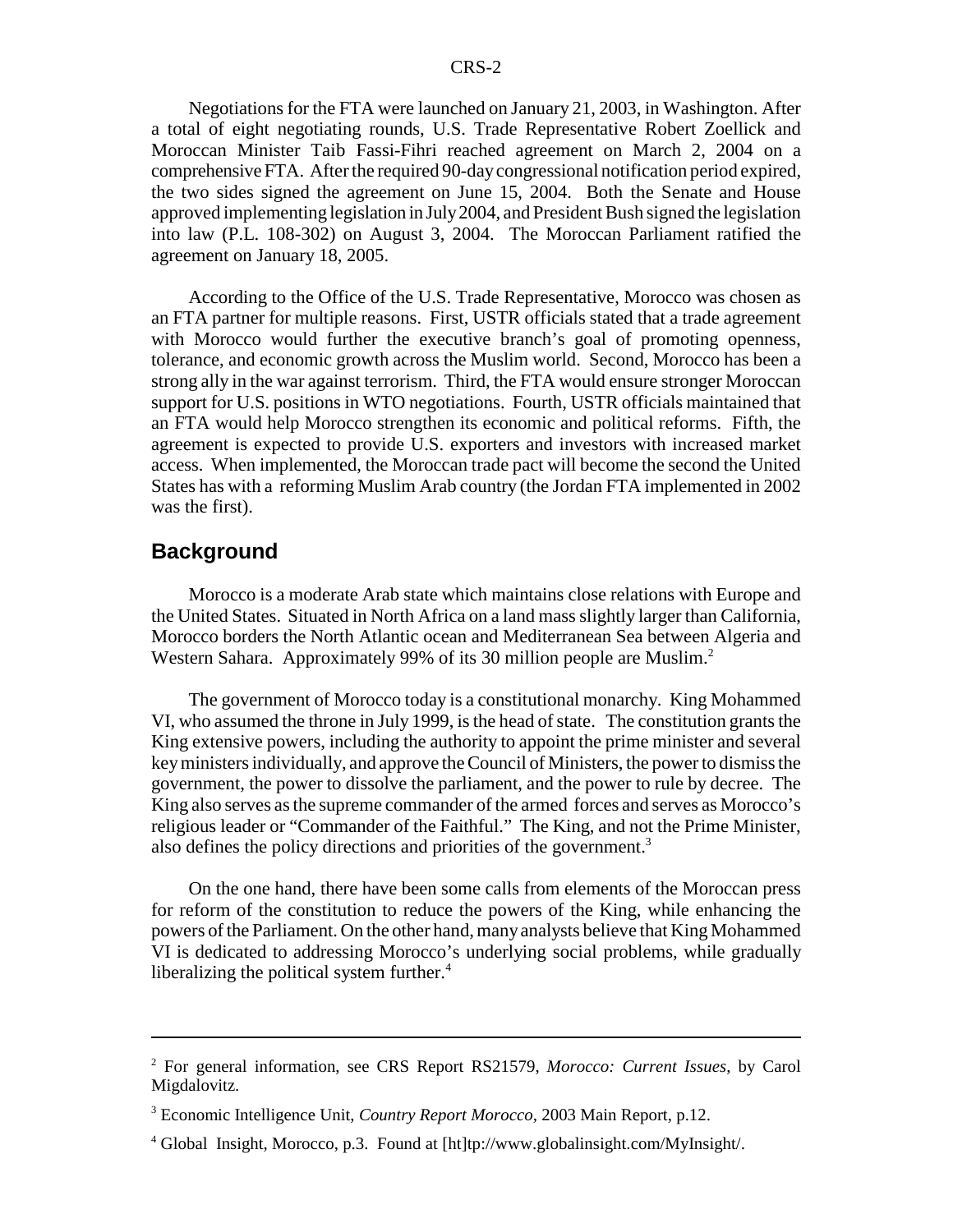Following September 2002 parliamentary elections, King Mohammed named Driss Jettou as Prime Minister and head a six-party center-left coalition government. Mr. Jettou is often described as a forceful technocratic leader. Yet Morocco's over 20 political parties create a fragmented political system, making it difficult for the government to reach consensus on how best to address its many social and economic problems. Critically, high unemployment that averages over 20% in urban areas, increasing income inequality, and widespread poverty provide fertile ground for increasing support for a fundamentalist Islamist movement, al-Adl wal-Ihsane (Justice and Charity).<sup>5</sup>

With a per capita income of about \$2,000 (2002), Morocco also faces challenges typical of many poor developing countries. These include preparing the economy for freer trade, reducing public sector wage rates and bloated ministries, increasing labor market flexibility and skills, restoring a crumbling infrastructure, and reducing dependence on imported energy.6

Morocco's economy is based on mining, agriculture, fishing, tourism, a growing manufacturing sector, and a deregulated telecommunications sector. Morocco has the world's largest phosphate reserves, and exports of phosphates from state-owned companies account for about 17% of Morocco's total exports. Agriculture accounts for between 15-20% of GDP and employs between 40-45% of its workforce (services employs around 35% and industry around 15%). Morocco is a net exporter of fruits and vegetables and a net importer of cereals, oilseeds, and sugar. Severe droughts often hurt Morocco's farm production, thereby serving as a drag on economic growth.<sup>7</sup>

The Moroccan economy also depends heavily on the inflow of funds from Moroccans working abroad. The illegal production and export of cannabis also plays a role in the economy, particularly in the north. The European Union is its primary trading partner, accounting for nearly 67% of its exports and 55% of its imports in 2002. France is Morocco's single largest trading partner by a wide margin. The United States is a relatively small trading partner, accounting for about 5% of Morocco's total trade.<sup>8</sup>

#### **Why Morocco?**

The Bush Administration's decision to negotiate a FTA with Morocco was a surprise to a number of observers. A U.S. Chamber of Commerce official, for example, questioned the decision on the grounds that the United States does not do a lot of business with Morocco and that other Middle Eastern countries, such as Egypt and Turkey, would be more suitable partners.<sup>9</sup> The Bush Administration, backed by a coalition of U.S.

<sup>5</sup> Ibid., p. 6.

<sup>6</sup> CIA World Factbook, 2002 - Morocco, p.7. Found at [http://www.cia.gov/cia/publications/factbook/geos/mo.html]

<sup>&</sup>lt;sup>7</sup> U.S. Commercial Service, Morocco Country Commercial Guide FY2002, p.1.

<sup>8</sup> CIA World Factbook, p.9.

<sup>9</sup> *Inside U.S. Trade,* "Chamber Official Says USTR Understaffed, Criticizes U.S. Choice of FTA Partners," February 7, 2003.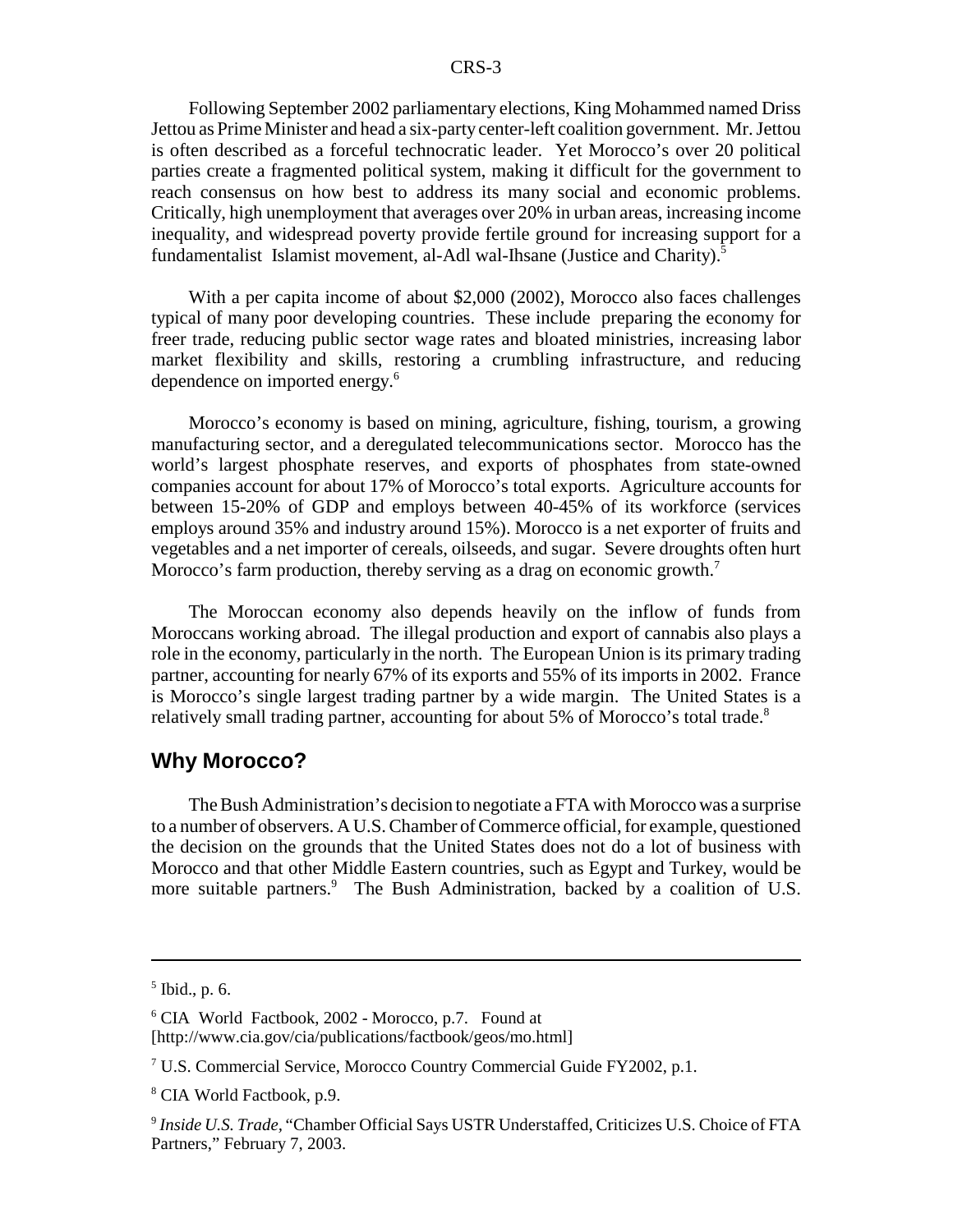companies that support the negotiation, responded that both U.S. economic and political interests (see below) will be well served by the proposed FTA.

**U.S. Commercial and Trade Policy Benefits.** Currently, U.S. exports to Morocco face an average tariff of 20% versus a 4% average tariff that Moroccan exports face in the U.S. market. By moving towards duty-free treatment, two-way trade flows should expand beyond the current small \$ 854 million level (comprising U.S. exports of \$469 million and imports of \$385 million in 2003). In addition to the current leading U.S. exports to Morocco (aircraft, corn, and machinery), U.S. exports of products such as wheat, soybeans and feed grains, beef and poultry are expected to increase under an FTAA.

New commercial opportunities for U.S. exporters may also be derived by offsetting current tariff preferences as embodied in the European Union-Morocco Association Agreement, which became effective on March 1, 2000. This agreement provides preferential tariff treatment for most EU industrial goods, but largely excludes agriculture. Because agriculture will be included in the U.S.-Moroccan FTA, many U.S. agricultural interests believe they can enhance their position vis-a-vis European producers.<sup>10</sup>

The U.S.-Moroccan Business coalition also argues that an FTA will increase the access American firms have to Morocco's service sector. Besides telecommunications and tourism, the coalition maintains that new opportunities for U.S. firms in the banking, energy, audio-visual, telecommunications, finance, and insurance sectors are likely to be opened up as a result of Moroccan economic reforms.<sup>11</sup>

In addition, the FTA could support the Bush Administration's trade strategy of "competitive liberalization." By helping a developing country that recognizes the importance of trade liberalization as a key ingredient of development, the Moroccan FTA could demonstrate to other developing countries the benefits of economic reform and trade liberalization, including the WTO round of multilateral negotiations - the Doha Development Agenda. As a Chair of the G-77 and Africa Group within the WTO, the Bush Administration maintains that Morocco is in a leading position to promote the benefits of the Doha Round to other developing countries. In addition, the FTA is also seen as an essential building block towards establishment of a Middle East Free Trade Area.

**Political Benefits.** Similar to the Jordan-U.S. FTA, the FTA with Morocco is viewed by the Administration as a tool to support a moderate Muslim state in the region. By contributing to increased development and prosperity in Morocco, the FTA is intended to contribute to the stability of the region and send a concrete signal to countries in the Middle East about the benefits of closer economic and political ties with the United States. The FTA is also a mechanism for advancing the overall U.S.-Moroccan relationship. As Morocco is one of the strongest U.S. allies in the war on terrorism in the

<sup>10</sup> Office of the United States Trade Representative, *Free Trade With Morocco,* January 21, 2003. Found at [http://www.ustr.gov]

<sup>&</sup>lt;sup>11</sup> U.S.-Morocco FTA Coalition: Talking Points. Found at the National Foreign Trade Council Website: [http://www.nftc.org/]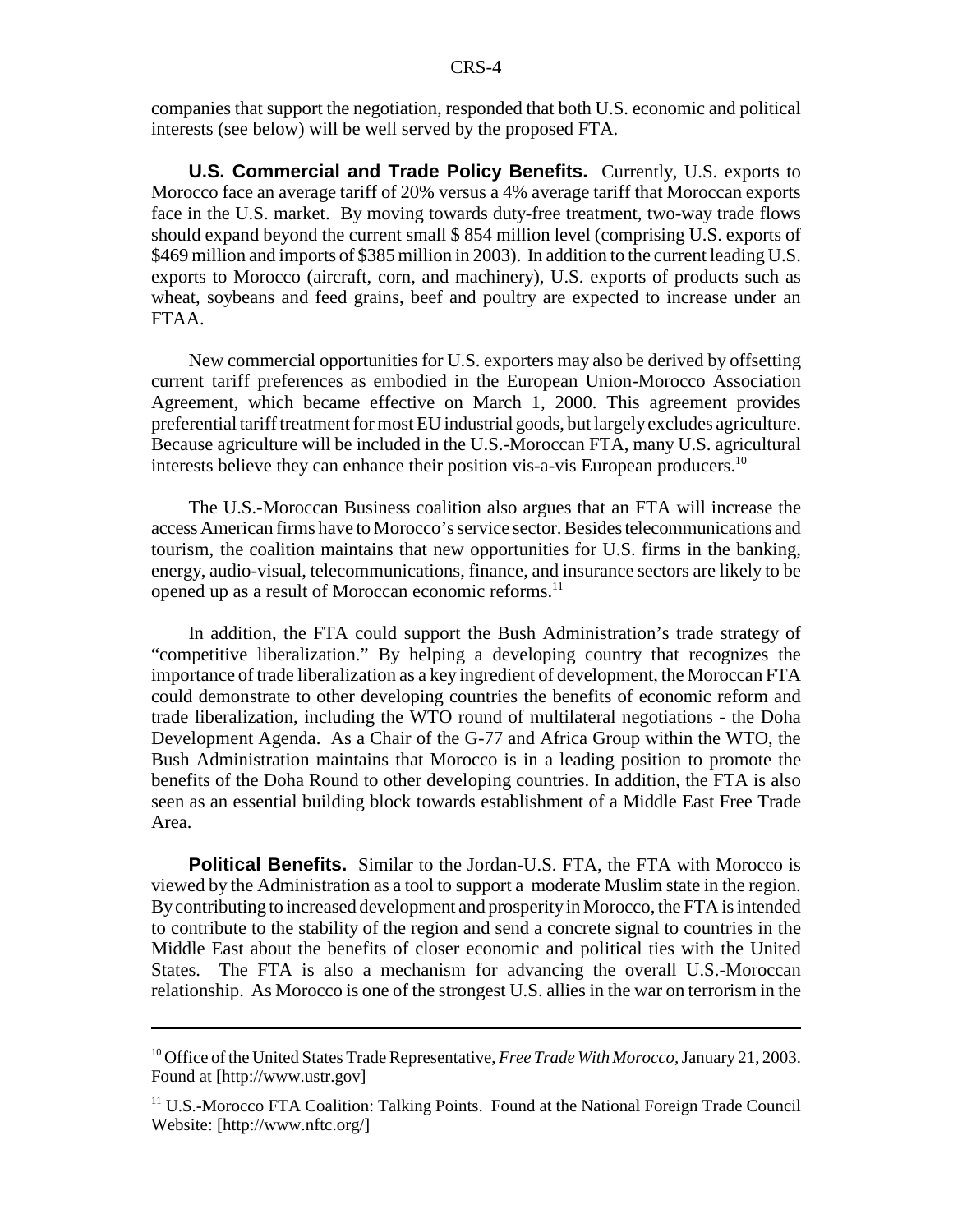Middle East, the FTA is intended as a reward for its support, as well as send a signal to the rest of the Arab world that the United States wants closer ties. At a time many voices in the Arab and Muslim world are calling for boycotts against the United States, Morocco is seeking a closer economic relationship and hosting one of the largest Voice of America facilities in the world.<sup>12</sup>

# **Key Provisions of the FTA13**

The agreement provides that more than 95% of bilateral trade in consumer and industrial products will become duty-free immediately, and all other remaining tariffs will be eliminated within nine years. U.S. export sectors such as information technology products, construction equipment, and chemical stand to benefit. For the import-sensitive textile and apparel sector, trade will be duty-free if imports meet the Agreement's rule of origin. The Agreement requires qualifying apparel to contain either U.S. or Moroccan yarn and fabric and a limited amount of third country content.

On agriculture, U.S. poultry, beef, and wheat exports will benefit from liberalization of Morocco's tariff-rate quotas. Morocco will also provide immediate duty-free access on products such as pecans, frozen potatoes, and breakfast cereals and more graduated duty-free access on other products such as soybeans, sorghum, and grapes. For its part, the United States will phase-out all agricultural tariffs, most in fifteen years. Morocco will provide U.S. service providers such as audiovisual, express delivery, telecommunications, computer and related services, construction, and engineering with enhanced access to its market. U.S. banks and insurance companies will have the right to establish subsidiaries and joint ventures in Morocco, as well as the right to establish branches, subject to a four year phase-in for most insurance providers.

Protections and non-discriminatory treatment are provided for digital products such as U.S. software, music, text, and videos. Protections for U.S. patents, trademarks, and copyrights parallel and in some cases deepen the standards of other U.S. FTAs.

In the area of telecommunications, each government commits to that users of the telecom network will have reasonable and non-discriminatory access to the network. U.S. phone companies will have the right to interconnect with former monopoly networks in Morocco at non-discriminatory, cost-based rates.

The agreement provides for anti-corruption measures in government contracting. U.S. companies are provided access to bidding on a range of Moroccan government contracts and procurement. Both countries also commit to enforce their domestic labor and environmental laws, and the agreement includes a cooperative mechanism in both labor and environmental areas.

 $12$  Testimony of Bill Reinsch, President, National Foreign Trade Council Before the U.S. Trade Policy Staff Committee on a U.S. — Morocco Free Trade Agreement, November 21, 2002.

<sup>&</sup>lt;sup>13</sup> Office of the United States Trade Representative, "Free Trade with Morocco: Trade Facts." March 2, 2004.